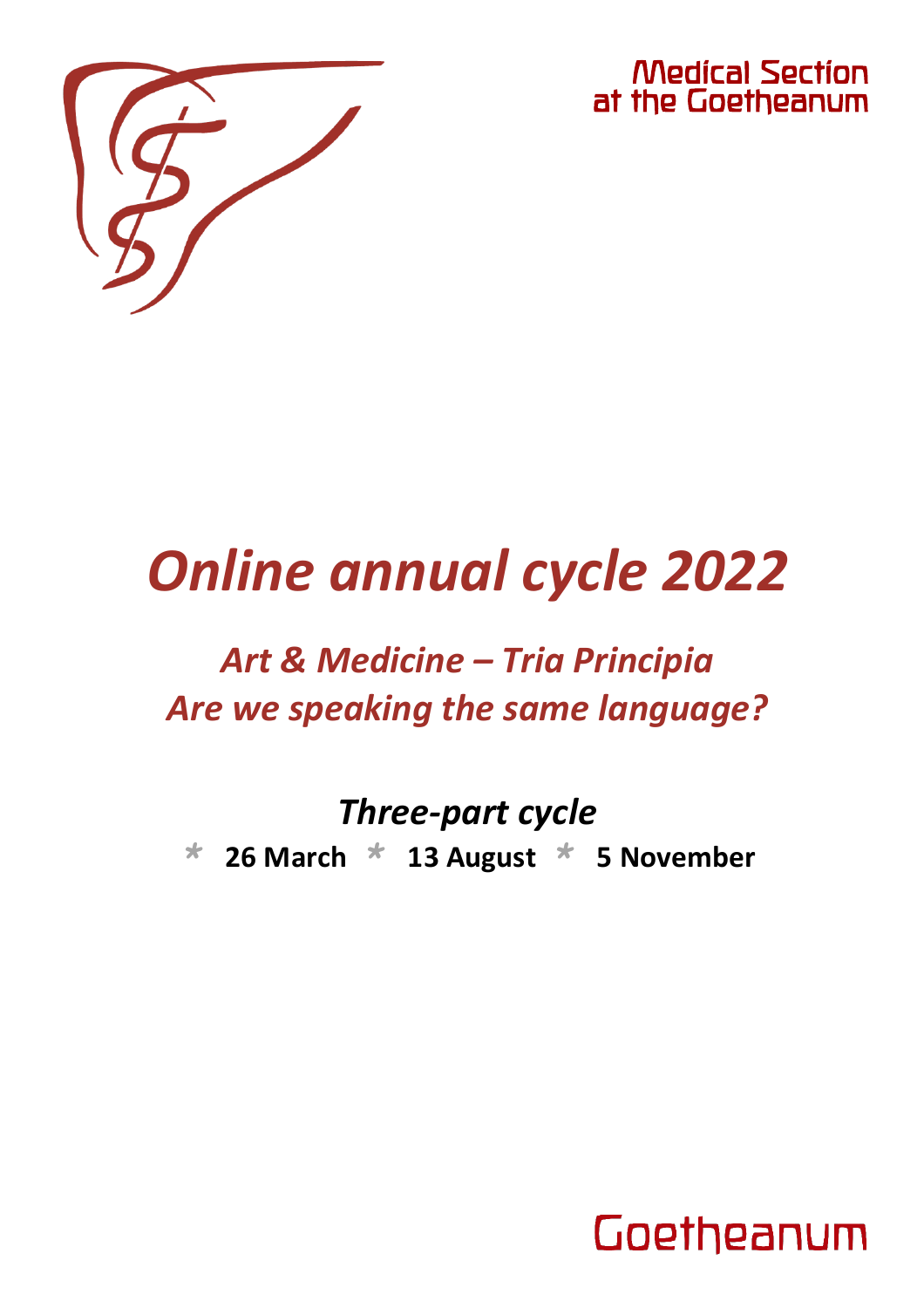#### Dear Colleagues!

This year, too, we want to use the opportunities of the digital world for wider and better networking and connection worldwide. The circumstances of the pandemic enable us to use the virtual space and so we will try to continue to reach new colleagues and head towards the future with this wind in our sails. We want to use the online cycle 2022 to start warming up the topic of the big joint attendance conference in January 2023: Art & Medicine – the human being at the centre.

Who are we as a community of art therapists and how do we work together with physicians? Do we speak the same language when it comes to the Tria Principia? We intend to concern ourselves with the communication between physicians and art therapists and additional questions arising from this, meet virtually, exchange views and take a closer look at the possible common language of the Tria Principia / threefoldness. This will take the form of specialist dialogues on the topics of sulphur, mercurius and sal. We have specially created an Internet platform where you can exchange ideas in independent working groups on the topic of Tria Principia / threefoldness!

We would also like to encourage all participants to make themselves visible, to introduce themselves with a short video, as well as to participate in a social art event with the elevenie form of poem. Very specifically, we would like to use the framework of the cycle to get to know each other better. The virtual encounter is an ideal platform for giving kindred spirits an insight into the life with arts therapy: Who are we? Where do we work and with whom?

The topic of Art & Medicine in research is made transparent in the Science section and comprehensible through questions, perhaps inspiring others to follow suit?

We look forward to your participation!

*Johanna Gunkel, Laura Piffaretti, Esther Böttcher, Silke Speckenmeyer, Katrin Sauerland, Simone Gaiss, Johannes Weinzierl for the preparatory group*

*Matthias Girke and Georg Soldner for the Medical Section*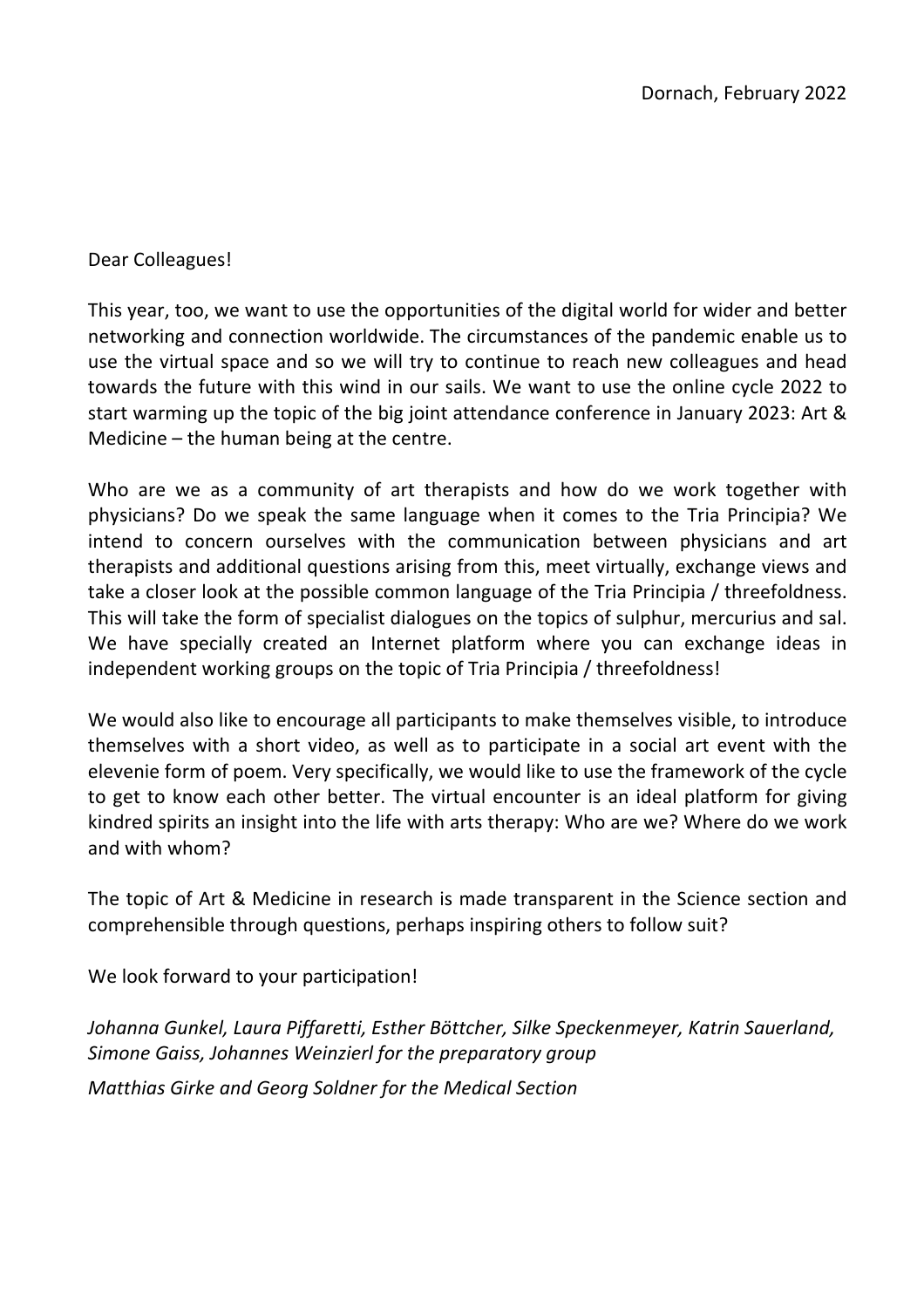See in your soul Luminous power Feel in your body the Might of gravity Spirit Self shines out In luminous power The strength of God's spirit is Contained in the might of gravity But luminous power Must not Take hold of the Might of gravity And neither must the Might of gravity Penetrate Luminous power Because if luminous power Takes hold of the might of gravity And if the might of gravity penetrates Luminous power Then in cosmic error Soul and body combine To destruction.

*Rudolf Steiner, CW 316, p. 111 Lecture 8, Dornach 9 January 1924*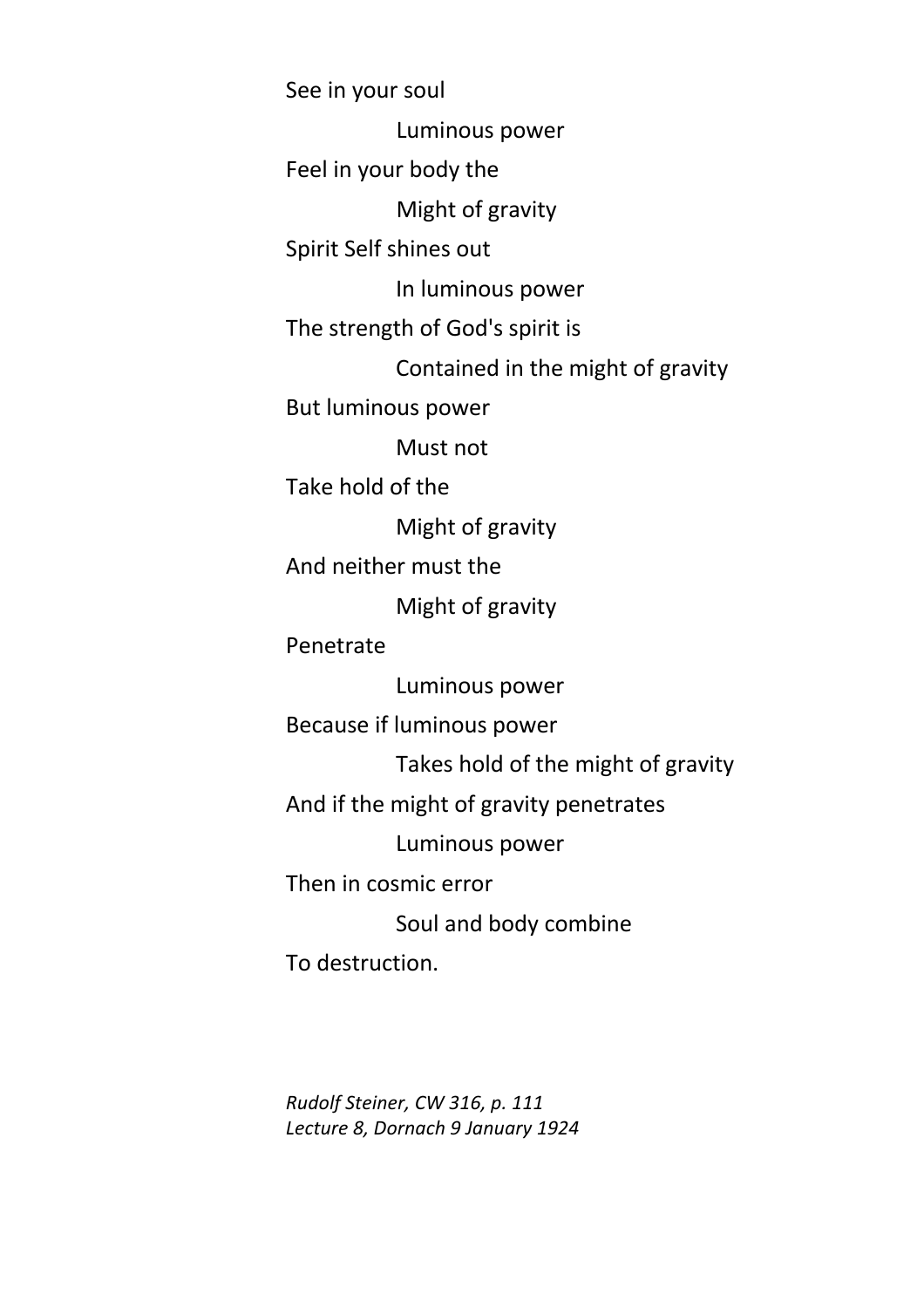### **1st Unit – 26 March 2022**

from 10.00–14.00 CET as a livestream

#### **Welcome and introduction to the topic of the 2022 cycle**

*Preparatory group for the annual cycle, International Coordination of Anthroposophic Arts Therapies (ICAAT)*

*\**

#### *Dialogue* **How can we speak with one another?**

*Jan-Gabriel Niedermeier, physician Silke Speckenmeyer, painting and modelling therapist*

*\**

#### *Specialist discussion* **On the trail of sulphur**

*Jan-Gabriel Niedermeier, physician Esther Böttcher, therapeutic speech practitioner*

*\**

*Global Studio Moderators Silke Speckenmeyer and Esther Böttcher*

**The elevenie – introduction to the work**

**Arts therapies worldwide: short videos**

*\**

*Science* **Research projects in the field of anthroposophic arts therapies** *Moderator Simone Gaiss*

*\**

*Chat and exchange of views* **Questions from the plenum, supplements, conclusion**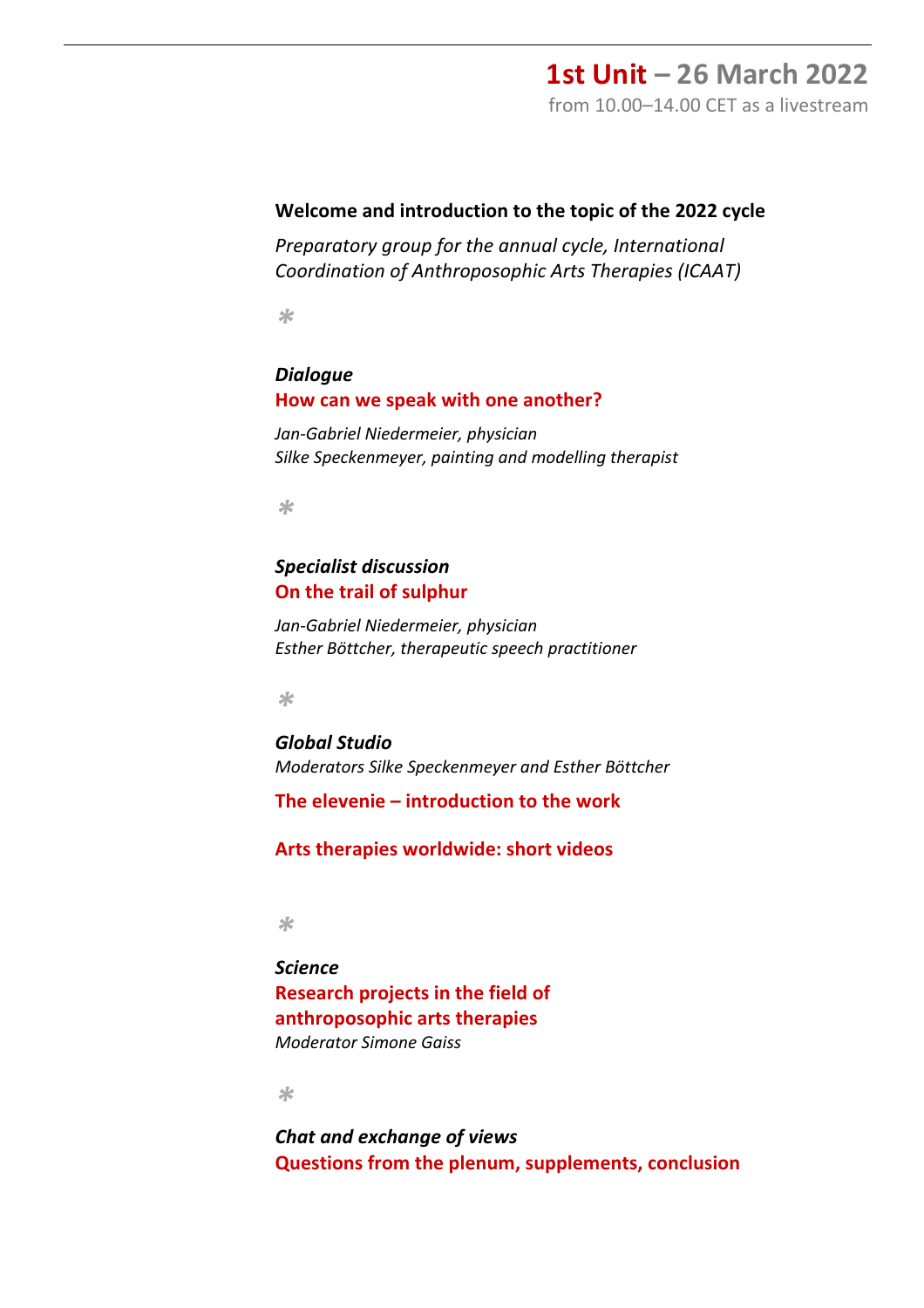### **2nd Unit – 13 August 2022**

from 10.00–14.00 CET as a livestream

#### *Welcome*

*Preparatory group for the annual cycle, International Coordination of Anthroposophic Arts Therapies (ICAAT)*

*\**

#### *Specialist discussion* **On the trail of mercurius**

*Lara Wolf, physician Laura Piffaretti, music therapist*

*\**

#### *Specialist information* **Anthromedics**

*Dagmar Brauer Painting and modelling therapist, research associate of the Medical Section*

*\**

*Global Studio Moderators Silke Speckenmeyer and Esther Böttcher*

**The elevenie – introduction to the work**

**Arts therapies worldwide: short videos**

*\**

*Science* **Research projects in the field of anthroposophic arts therapies** *Moderator Simone Gaiss*

*\**

*Chat and exchange of views* **Questions from the plenum, supplements, conclusion**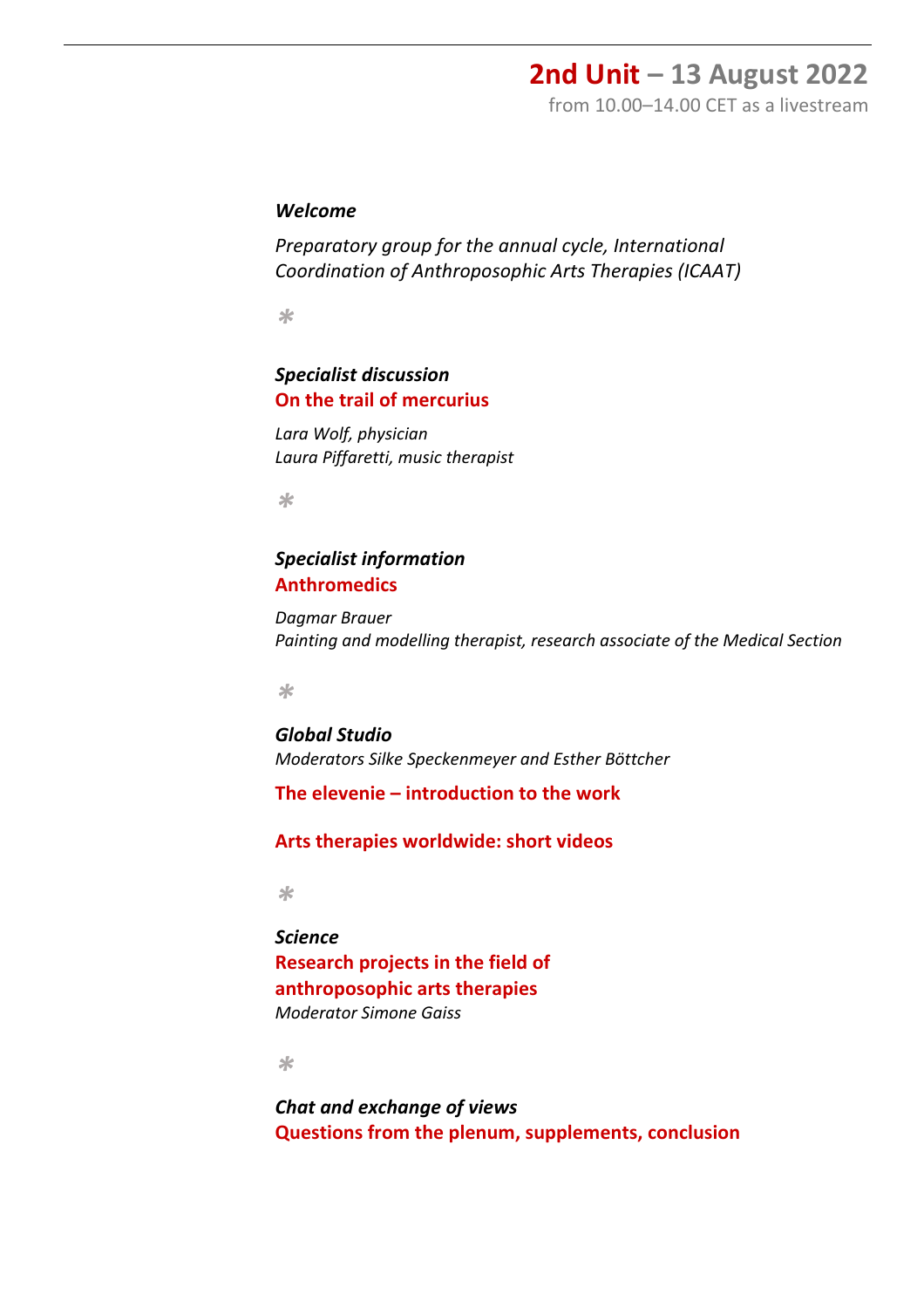### **3rd Unit – 5 November 2022**

from 10.00–14.00 CET as a livestream

#### *Welcome*

*Preparatory group for the annual cycle, International Coordination of Anthroposophic Arts Therapies (ICAAT)*

*\**

#### *Specialist discussion* **On the trail of sal**

*Johannes Weinzirl, physician and co-worker in the Medical Section Simone Gaiss, painting and modelling therapist*

*\**

#### *Summary* **Art therapy and medicine in flux**

*N. N.*

*\**

*Global Studio Moderators Silke Speckenmeyer and Esther Böttcher*

**The elevenie – introduction to the work**

**Arts therapies worldwide: short videos**

*\**

*Science* **Research projects in the field of anthroposophic arts therapies** *Moderator Simone Gaiss*

*\**

*Chat and exchange of views* **Questions from the plenum, supplements, conclusion**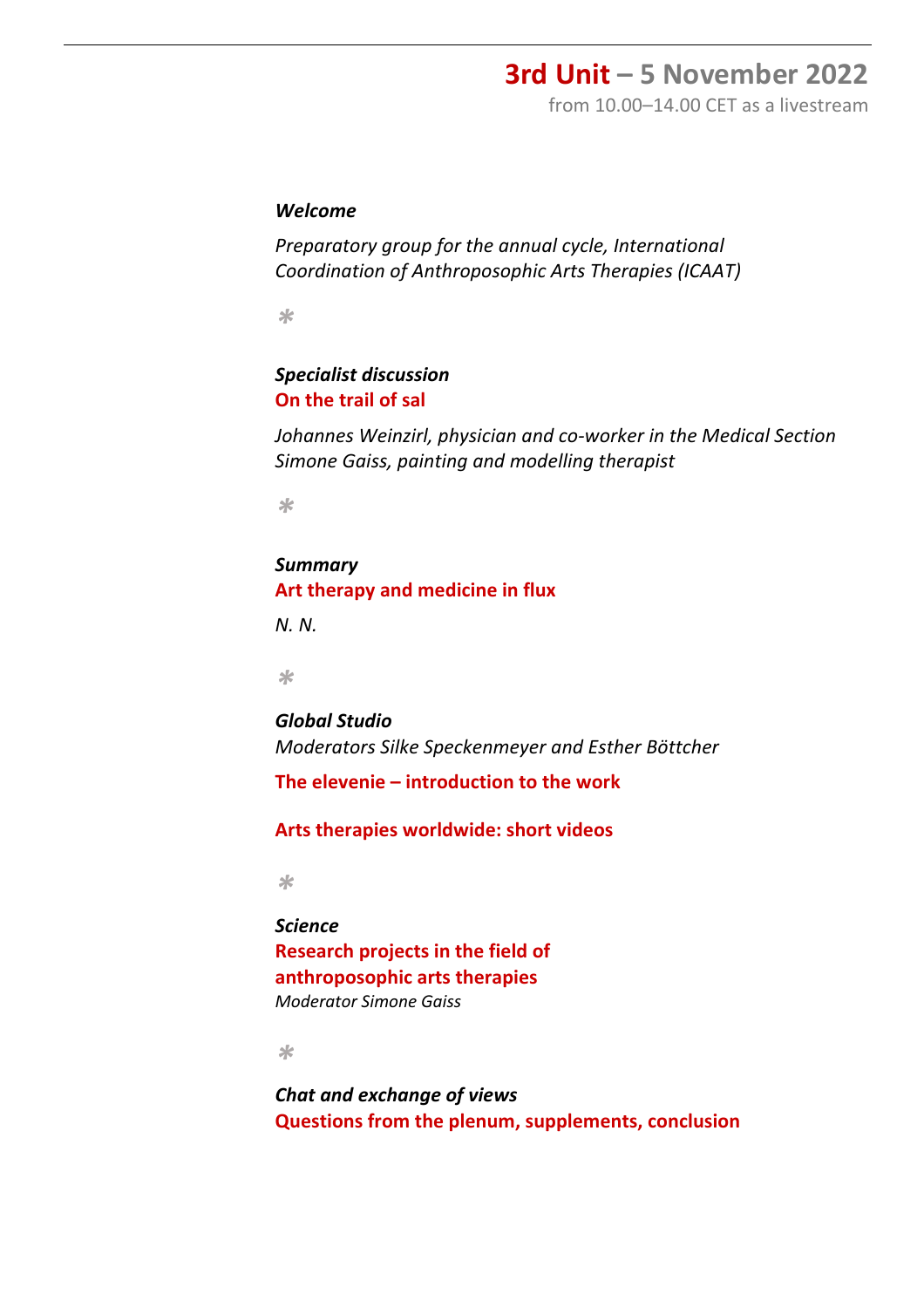### **Your contribution – Work suggestions – Activities**

### *\** **Thematic deepening work**

During the online cycle you can work on the topic of threefoldness/ Tria Principia in a self-organised way. For this purpose we will again ask on registration who wants to engage in self-organised groups. To this end we are also offering the secure online platform Yammer this year, where you can upload results and thus make findings, questions or concerns accessible and visible for all registered participants. At the same time it can also be a place for exchange and initiation of independent work . Yammer works like Facebook, but is not public.

We also of course look forward to actual groups working in-depth locally and people who in individual work deepen their questions through their art therapy resources. Results or short summaries of this work can be uploaded to the Yammer platform.

### *\** **Video**

We would like to invite you – as individuals, as therapeutic centres, as working groups, as training institutes or as colleagues – to produce a short video of 1 to 3 minutes in length. A video we recorded of our kick-off event in January 2022 [\(direct](https://medsektion-goetheanum.org/fileadmin/user_upload/video/Online-Zyklus-Vorstellung.mp4) link) can serve as an example. You are welcome to introduce your city, country, studio and art. The limited time available undoubtedly also represents an artistic challenge.

You don't need to wait until 26 March to upload your videos for us. You will receive the link for this purpose with the registration.

### *\** **Elevenie**

We would like you to write a poem – in your own language. The method for the poem is called elevenie and originally comes from the Netherlands. For those who don't know it yet: it is wonderful to end an art therapy session with an elevenie, and we look forward to having this worldspanning, social art element at our conference! There will be an introduction to it on 26 March in the Global Studio.

### *\** **Questions and answers to conclude each unit**

At the end of each unit, we provide a chat function where you can ask the preparatory group questions about the lectures and the group work.

#### *\** **Enquiries**

We are available at all times for enquiries.

Send your question by email to johanna.gunkel@medsektion-ikam.org. We will forward your questions to the right place for an answer.